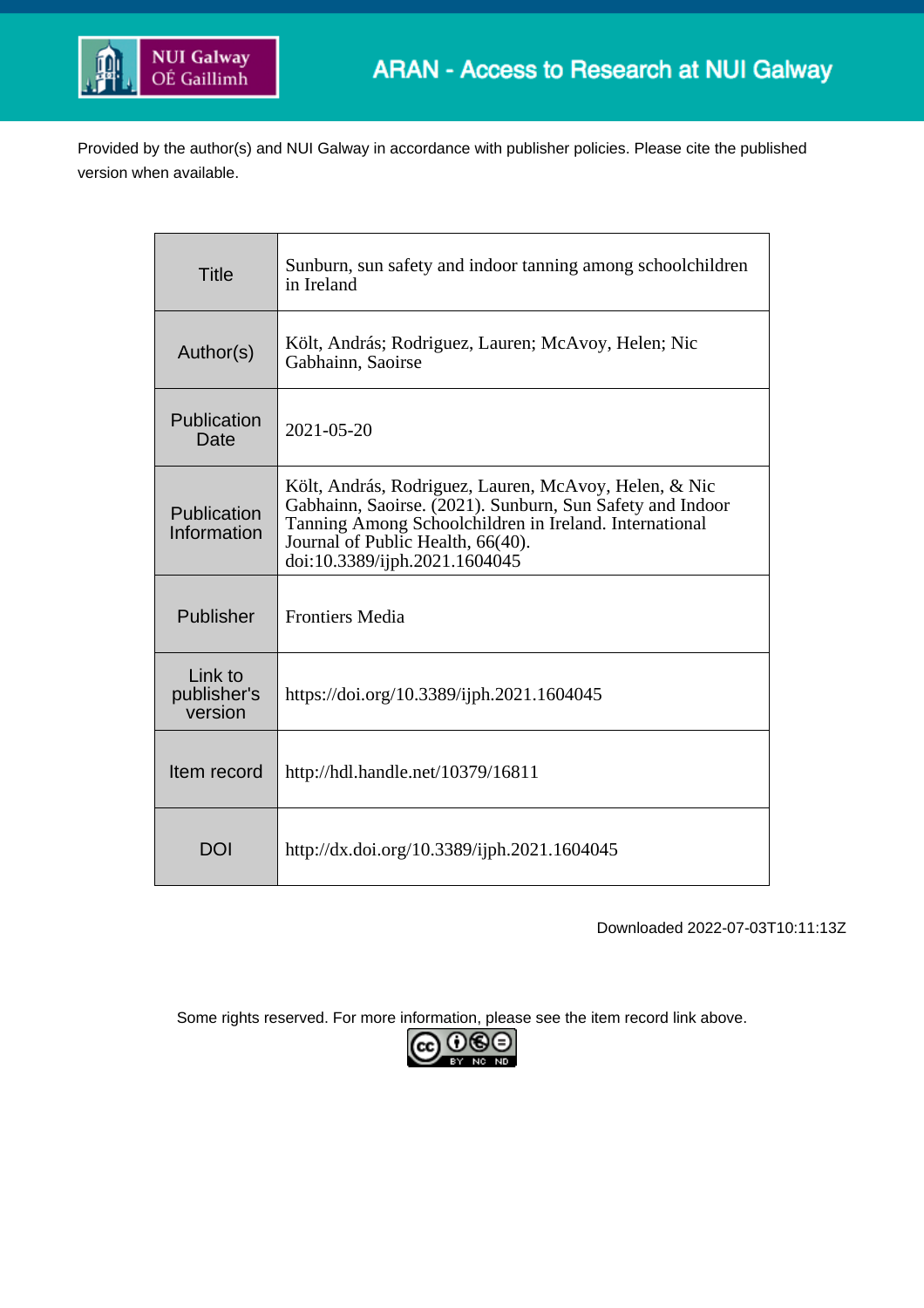



# Sunburn, Sun Safety and Indoor Tanning Among Schoolchildren in Ireland

András Költő $^1$ \*, Lauren Rodriguez $^2$ , Helen McAvoy $^2$  and Saoirse Nic Gabhainn $^1$ 

<sup>1</sup>Health Promotion Research Centre, National University of Ireland Galway, Galway, Ireland, <sup>2</sup>Institute of Public Health, Dublin, Ireland

Objectives: We present patterns of sunburn, sun safety behaviors and indoor tanning bed use in a nationally representative sample of schoolchildren aged 10–17. These behaviors were explored across gender, age, and social class groups.

Methods: Within the Health Behaviour in School-aged Children (HBSC) Ireland study, 10,271 young people (aged 13.54 ± 1.92, percentage girls 53.3%) reported frequency of sun safety behaviors, sunburn, and frequency and circumstances of indoor tanning bed use.

**Results:** Children frequently experienced sunburn (90% lifetime, 74% last year), and 3% reported never using any sun protection. Applying sunscreen and wearing sunglasses were the most commonly used sun safety measures; other ways of sun protection were less popular. Indoor tanning bed use was reported by around 5%, and a large proportion of users were not advised of any indoor tanning safety measures. Sun safety behaviors varied by age and gender, with some socio-economic differences in tanning bed use. An association was found between frequency of family holidays abroad and sunburn. **ISO THE CONFIRM CONTINUOUS CONFIRM CONFIRM CONFIRM CONFIRM CONFIRM CONFIRM CONFIRM CONFIRM CONFIRM CONFIRM CONFIRM CONFIRM CONFIRM CONFIRM CONFIRM CONFIRM CONFIRM CONFIRM CONFIRM CONFIRM CONFIRM CONFIRM CONFIRM CONFIRM C** 

Edited by:

Sonja Merten, Swiss Tropical and Public Health Institute, Switzerland

#### \*Correspondence:

András Költő [andras.kolto@nuigalway.ie](mailto:andras.kolto@nuigalway.ie)

Received: 19 February 2021 Accepted: 20 April 2021 Published: 20 May 2021

#### Citation:

Költő A, Rodriguez L, McAvoy H and Nic Gabhainn S (2021) Sunburn, Sun Safety and Indoor Tanning Among Schoolchildren in Ireland. Int J Public Health 66:1604045. doi: [10.3389/ijph.2021.1604045](https://doi.org/10.3389/ijph.2021.1604045)

**Conclusion:** Targeted interventions are needed to increase sun safety behaviors and eliminate tanning bed use among children in Ireland.

Keywords: adolescents, HBSC, sunburn, sun safety, indoor tanning beds, UV exposure, sunscreen use, skin cancer

# INTRODUCTION

Excessive exposure to ultraviolet (UV) radiation, sunburn and indoor tanning bed use in childhood are well established risk factors for developing skin cancer later in life [[1\]](#page-9-0). Many skin cancers are preventable through a combination of sun safety behaviors including wearing sunscreen, avoiding peak UV hours of the day, wearing protective clothing which cover arms and legs, and wearing a hat [[2](#page-9-1)]. Evidence suggests that employing a combination of these behaviors during the critical period of childhood and adolescence can reduce the risk of subsequent skin cancer diagnosis later in life [[3](#page-9-2)].

Over the past four decades, the incidence of skin cancer has increased throughout the world, with the highest rates found in Australasia, North America and Europe [\[4\]](#page-9-3). In Ireland, skin cancer incidence rates exceed rates for prostate and breast cancer, making skin cancer the most frequently diagnosed cancer on the island. Ireland ranks well above the EU average for rates of both malignant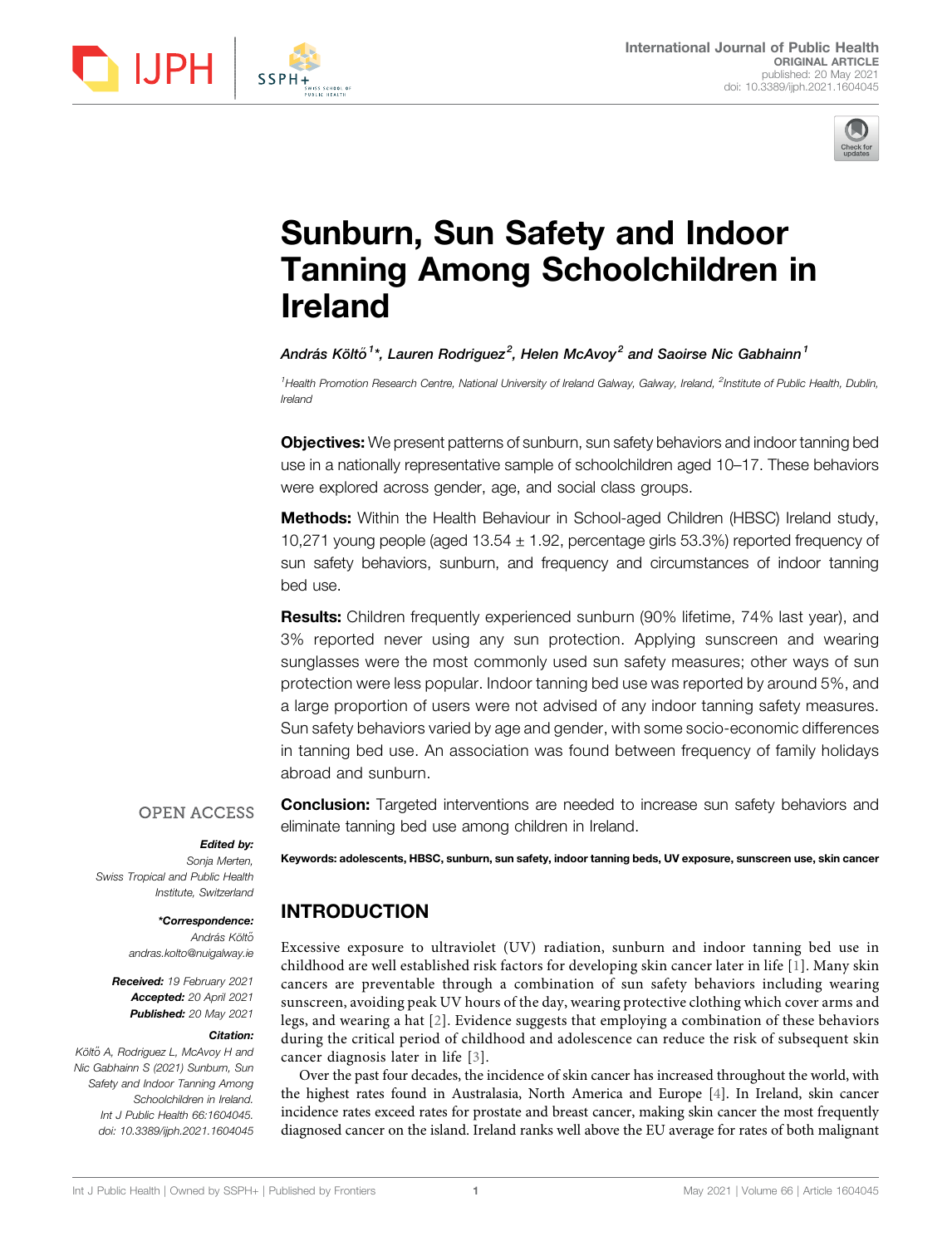melanoma incidence and mortality<sup>1</sup>, and rates are projected to double by 2045 [\[3\]](#page-9-2). However, there is a lack of representative data on the prevalence of behaviors related to sun safety in children and adolescents in the Republic of Ireland. This presents an evidence gap for targeting effective public health responses and monitoring progress of skin cancer prevention in line with government policy [[5](#page-9-4)]. In Ireland, the Public Health (Sunbeds) Act 2014 prohibits the supply of commercial indoor tanning to people under 18, but prevalence of young people using indoor tanning devices still needs to be explored.

Experiences of sunburn, adoption of sun safety measures and indoor tanning bed use among young people have been investigated in Europe and the United States. Overall, sun safety behaviors are more likely to be adopted by girls than boys [\[6](#page-9-5)–[8](#page-9-6)]. An English study found that age was associated with spending time outdoors. Younger children reported they had spent more time in the sun than older adolescents, however no gender differences were observed [\[9\]](#page-9-7). However, older children and adolescent girls have emerged as a higher risk group for use of indoor tanning [\[10,](#page-9-8) [11](#page-9-9)]. While age and gender differences are observed in sun safety behaviors, overall incidence of sunburn remain high. In Northern Ireland, 78% of children aged 11–16 years reported having a sunburn on at least one occasion in the previous year [[12\]](#page-9-10), and 19% reported three or more sunburn episodes. Studies in countries with an overall higher UV index, such as Australia and New Zealand, report similar sun safety behavior patterns [[13,](#page-9-11) [14\]](#page-9-12). Boys were more likely than girls to stay outdoors without sunscreen, while girls were more likely than boys to use indoor tanning beds [[15](#page-9-13)]. A pattern of decline in sun safety behaviors with increasing age has also been observed [[13\]](#page-9-11). Social class is also associated with tanning risk behaviors. A Danish study found that risky tanning behavior was associated with high income, while indoor tanning bed use was observed more frequently among lower socio-economic groups [\[7](#page-9-14)]. The association of high income with higher UV exposure may be mediated by children from more affluent families spending family holidays abroad in countries with sunny climates, exposing children to intermittent high sun exposure [[16](#page-9-15)].

This study presents patterns of sunburn, sun safety behaviors and indoor tanning use in a nationally representative sample of schoolchildren in Ireland and provides the first nationally representative evidence on UV-related behaviors in this age group. We collected information on behaviors such as sunscreen use, hat use, sunglasses use, the use of protective clothes and avoiding the sun by children aged 10–17. Baseline data on sunburn and indoor tanning bed prevalence are also reported. Two additional aims were to investigate whether sociodemographic factors are associated with UV-related behaviors, and whether having had family holiday(s) abroad is associated with the prevalence of sunburn.

# METHODS

#### Procedure

Data were collected within the 2018 Irish Health Behaviour in School-aged Children (HBSC), a World Health Organization collaborative cross-cultural study that aims to map health behaviors and its psychosocial determinants in adolescents [\[17](#page-9-16)]. The survey was conducted in adherence to the protocol of the international HBSC network [[18\]](#page-9-17) in school classrooms, as described by Költő et al. [[19\]](#page-9-18). The protocol stipulates new questions/items in the nationally representative surveys must be piloted in a smaller sample. Results of piloting the items on UV-related behaviors, conducted in Ireland in March–April 2018 with 363 children, are reported elsewhere [\[20\]](#page-10-0). Nationally representative data collection took place between April and September 2018.

For this study, questionnaires were administered in randomly selected school classrooms by teachers. Participating students and their parents/guardians and school principals gave informed consent prior to data collection. All children were informed that participation was voluntary, they were not obliged to answer any questions, and that all answers would be considered confidential. Children placed completed questionnaires into blank envelopes before collection and return to the research team. Ethical approval was received from the Research Ethics Committee of the National University of Ireland Galway.

# Sample

Irish schools are categorized into primary, which children attend for eight years, starting at the age of 4 or 5; and postprimary, which most children attend for a further six years. We analyzed data from children in the two most senior years in primary schools and in years 1–5 of post-primary schools who provided information on their age, gender, and socio-economic status. In total, 10,271 young people aged 10–17 were included. The mean age was 13.54 years (SD = 1.92); 53.3% were girls and 46.7% boys. Respondents were classified into three age groups: 10 to 11 year-olds (17.5%), 12 to 14 year-olds (49.1%), and 15 to 17 year-olds (33.4%). Based on parental occupation, 54.0% of the children were categorized as Social Class 1–2 (highest), 35.3% as Social Class 3–4 (medium) and 10.7% as Social Class 5–6 (lowest).

#### Measures

#### Sociodemographic Variables and Family Holidays Abroad

Children were asked to provide their gender (whether they are "a boy" or "a girl") and the year and month they were born. Following the definition of the Central Statistics Office [[21\]](#page-10-1), children of professional workers, and managerial and technical workers were classified into Social Class 1–2 (SC1-2); children of non-manual and skilled manual workers into Social Class 3–4 (SC3-4); and children of semi-skilled and unskilled workers into Social Class 5–6 (SC5-6). As part of the Family Affluence Scale, a six-item composite measure assessing family wealth developed by the international HBSC network [\[22\]](#page-10-2), young people were asked

<sup>&</sup>lt;sup>1</sup>Estimates of cancer incidence and mortality in 2018 were obtained from the website of the European Commission Information Center: [https://ecis.jrc.ec.](https://ecis.jrc.ec.europa.eu/explorer.php) [europa.eu/explorer.php](https://ecis.jrc.ec.europa.eu/explorer.php) (Date of access: 19 January 2021).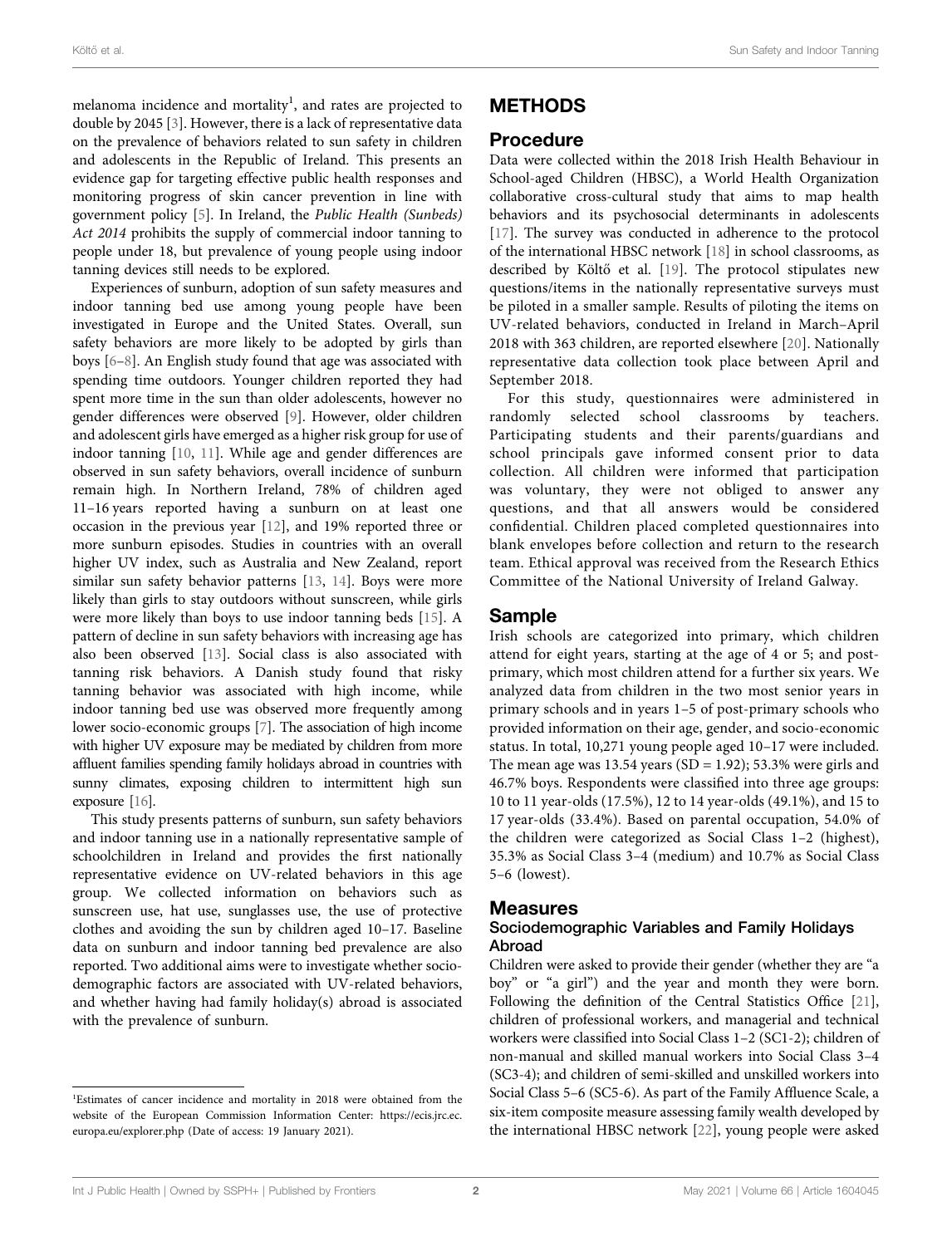| 1. If you go outside on a sunny day, do you                                                                        |                                |                    |                       |                     |                     |
|--------------------------------------------------------------------------------------------------------------------|--------------------------------|--------------------|-----------------------|---------------------|---------------------|
| use a hat?                                                                                                         |                                |                    | Always                | Sometimes<br>$\Box$ | Never               |
| wear sunglasses?                                                                                                   |                                |                    | $\Box$                |                     | $\Box$              |
| wear clothes that cover arms and legs?                                                                             |                                |                    | $\Box$                | $\Box$              | $\Box$              |
| avoid the sun between 12 and 3pm?                                                                                  |                                |                    | □                     | $\Box$              | $\Box$              |
| use sunscreen?                                                                                                     |                                |                    | $\Box$                | $\Box$              | $\Box$              |
|                                                                                                                    |                                |                    | $\Box$                | $\Box$              | $\Box$              |
| 2. How many times did you get sunburn (red skin for hours after being in the sun)?                                 |                                |                    |                       |                     |                     |
|                                                                                                                    | Never                          | 1 time             | 2 times               | 3-4 times           | 5 times or<br>more  |
| Last summer                                                                                                        | $\Box$                         | $\Box$             | $\Box$                | $\Box$              | $\Box$              |
| In your lifetime                                                                                                   | $\Box$                         | $\Box$             | $\Box$                | $\Box$              | $\Box$              |
| 3. How many times have you used an indoor tanning bed (lying down or standing up)?                                 | Never                          | 1 time             | 2 times               | 3-4 times           | 5 times or<br>more  |
| In the last 12 months                                                                                              | $\Box$                         | $\Box$             | $\Box$                | $\Box$              | $\Box$              |
| In your lifetime                                                                                                   | $\Box$                         | $\Box$             | $\Box$                | $\Box$              | $\Box$              |
| 4. If you have used an indoor tanning bed (lying down or standing up), were you                                    |                                |                    |                       |                     |                     |
|                                                                                                                    | Never used<br>a tanning<br>bed | Yes, every<br>time | Yes, at least<br>once | No                  | I don't<br>remember |
| asked how old you<br>were?                                                                                         | □                              | $\Box$             | $\Box$                | $\Box$              | $\Box$              |
| told to wear<br>protective eye<br>goggles?                                                                         | $\Box$                         | $\Box$             | $\Box$                | $\Box$              | $\Box$              |
| given advice on your<br>skin type?                                                                                 | □                              | $\Box$             | $\Box$                | $\Box$              | $\Box$              |
| told about the health<br>risks?                                                                                    | $\Box$                         | $\Box$             | $\Box$                | $\Box$              | $\Box$              |
| FIGURE 1   Sun- and UV-related survey items in the 2018 Health Behaviour in School-aged Children study in Ireland. |                                |                    |                       |                     |                     |

<span id="page-3-0"></span>how many times they and their family had travelled out of Ireland for a holiday last year, with the response options"Not at all/Once/ Twice/More than twice".

#### Sun Safety

Since the sun- and UV-related items are novel to the HBSC Ireland study, we present the wording and the layout of these items in [Figure 1](#page-3-0). The first group of items asked about the frequency of using a hat, wearing sunglasses, wearing clothes that cover the limbs and avoiding sun during the peak UV hours (between noon and 3pm), and using sunscreen when going out on a sunny day, with the response options "Always/Sometimes/ Never". In the development of the items, we considered measures used in other youth population health surveys. A similarly worded question – containing a different set of items and a five-point scale – was used in the Young Persons' Behaviour and Attitudes Survey (YPBAS) 2019 questionnaire [\[12](#page-9-10)]. The validated sun exposure questionnaire from Køster et al. [[23\]](#page-10-3) also contains a similar question (without the sunglasses item), but

it refers to vacations in a Southern European destination (e.g., Spain), and uses a five-point scale to assess agreement.

#### Sunburn

Children were asked about the frequency of sunburn episodes (sunburn defined as "red skin for hours after being in the sun") last summer and in their lifetime, with response options being "Never/one time/two times/three-four times/ five times or more" ([Figure 1](#page-3-0)). A similar question was employed in the Growing Up Today Study, conducted in the United States in 1999 [[24\]](#page-10-4), although it asked only about sunburn episodes last summer, defined sunburn as "exposed parts of your skin stay red for several hours after you had been out in the sun", and the highest response option was three times or more. The Danish Sun Surveys 2009 and 2010 [\[25](#page-10-5)] used an analogous question for parents: "How many times has your child been sunburnt this summer?", with the same response options as used in our survey.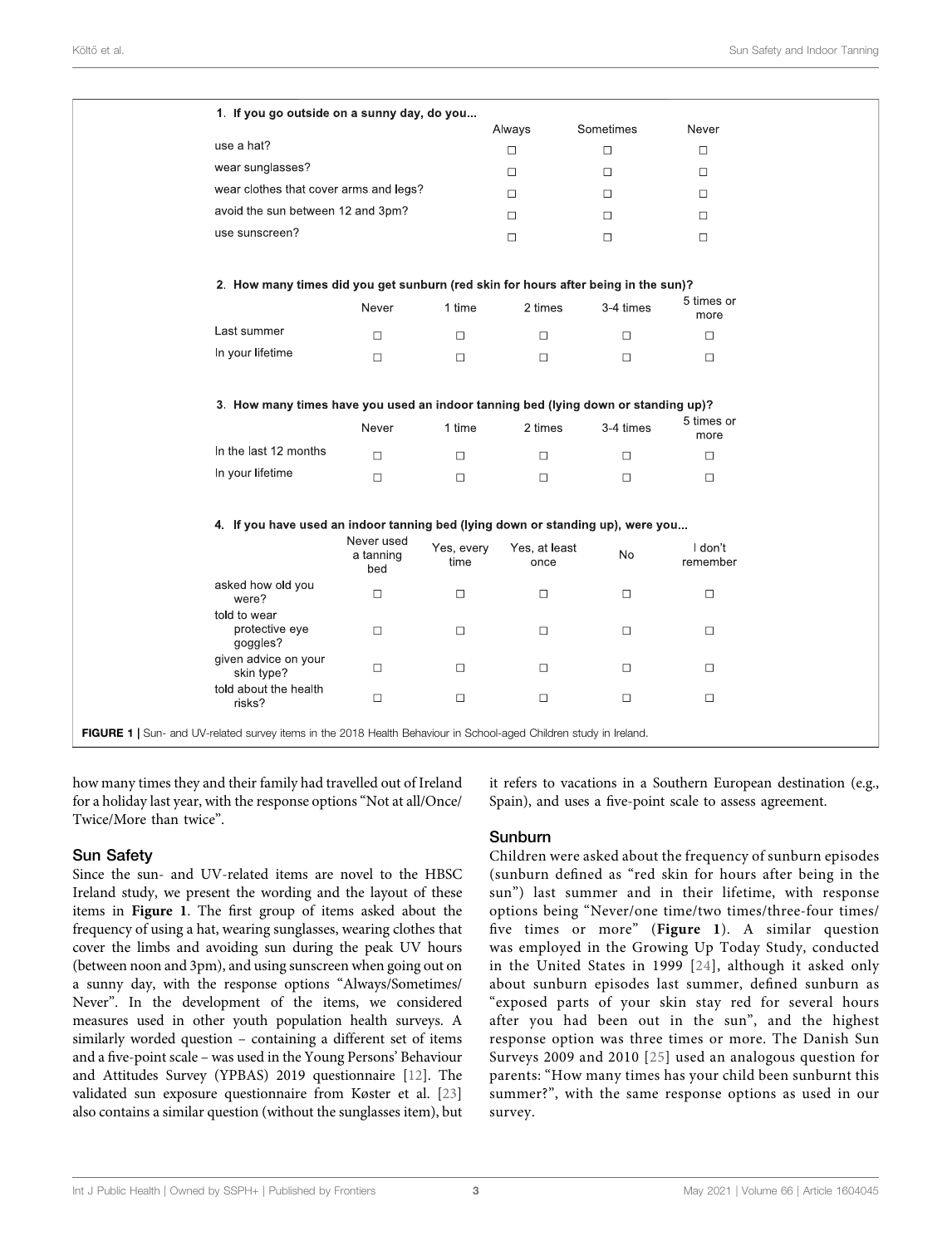#### Indoor Tanning Bed Use

The indoor device that emits UV light to tan the skin of its user has many different names: "solarium" [[26\]](#page-10-6), "indoor tanner" [[27\]](#page-10-7), "indoor tanning bed" [\[28](#page-10-8)], or "sunbed" [\[29](#page-10-9)]. Due to the lack of earlier research on indoor tanning bed use in youth in Ireland, we were unsure which term would be the most appropriate. The question wording was based on the feedback received during the pilot study: "How many times have you used an indoor tanning bed (lying down or standing up) in the last 12 months / in your lifetime?". The response options were same as those for sunburn episodes ([Figure 1](#page-3-0)).

#### Circumstances of Using an Indoor Tanning Bed

Based on earlier findings in the literature and in line with our research questions, we aimed to explore whether children had been asked about their age, told to wear protective goggles [[12\]](#page-9-10), received advice on their skin type [\[29](#page-10-9)], and instructed about health risks [[29\]](#page-10-9) when using an indoor tanning bed. For each item, the response options were: "Never used a tanning bed/Yes, every time/Yes, at least once/No/I don't remember" ([Figure 1](#page-3-0)).

### Statistical Analysis

Analyses were carried out in SPSS 24.0. Overall descriptive analyses were conducted on the sun protection and tanning bed use variables. The associations of these variables with gender, age group and social class were examined by Chisquare tests. The prevalence of sunburn last summer was tested against family holidays abroad in the last year with a Chi-square test. Due to the skewed distribution in tanning bed use variables (only a small proportion of young people reported having ever used a tanning bed), bootstrapping was applied with 500 resampling for each statistical test. For Chi-square tests, the effect size Cramer's V indices, alongside their bootstrapped 95% confidence intervals (95% CI) are presented. Statistical significance for all analyses was set at  $p < 0.05$ . For interpreting Cramer's V indices, we followed the guidelines from Cohen [\[30\]](#page-10-10), deeming values  $\leq$  0.10 "small",  $\leq$  0.30 "medium" and  $\leq$  .50 "large" effects.

Only a relatively small number of children reported ever using tanning beds but there were inconsistent responses on the four circumstance items. For instance, very few children (around 0.1–0.2%) reported never using a tanning bed but subsequently reported circumstances of use. A relatively larger proportion (around 4.8–5.0%) reported never using a tanning bed and subsequently did not answer the circumstances of tanning bed use, despite the first response option there was "Never used a tanning bed". Responses were cleaned to include all who responded positively to three or more of these five questions.

# RESULTS

Due to the large volume of these results, prevalence data on sun and UV-related behaviors in gender, age and social class breakdown are reported in the Supplementary Material ([Supplementary Tables S1](#page-9-19)–[S39](#page-9-19)).

### Sun Protection

More than half of the children reported never wearing a hat on a sunny day, and almost half reported never wearing clothes that cover their limbs. A large proportion reported sometimes wearing sunglasses and using sunscreen ([Table 1](#page-5-0)). There were, however, 312 children (3.0%) who reported never using any form of sun protection.

Gender was associated with sun protection behaviors, but the effect sizes did not exceed medium ([Table 2](#page-5-1)). Boys were more likely than girls to report always or sometimes using a hat, while girls were more likely than boys to never use a hat ([Supplementary Table S1](#page-9-19)). Girls were also more likely than boys to wear sunglasses, clothes that protect their limbs, avoid sun between 12 and 3pm, and use sunscreen ([Supplementary Tables](#page-9-19) [S4, S7, S10, S13](#page-9-19), respectively). All sun protection behaviors were significantly associated with age and social class, but the effect sizes were low ([Tables 3](#page-6-0), [4](#page-6-1)). Older children were more likely than younger children to always wear sunglasses, always or sometimes wear protective clothing, but less likely than younger children to wear a hat, avoid sun between 12 and 3pm, or always use sunscreen ([Supplementary Tables S2, S5, S8, S11, S14](#page-9-19), respectively). Children from lower social class groups were more likely to sometimes or never wear a hat, avoid the sun between 12 and 3 pm and never use sunscreen, but more likely to report always or sometimes wearing protective clothes than children from higher socio-economic groups ([Supplementary](#page-9-19) [Tables S3, S6, S9, S12, S15](#page-9-19), respectively).

### Sunburn

Sunburn was experienced by most children (90% lifetime and 74% last summer). However, one in ten children reported sunburn five or more times last summer, and 44% reported five or more lifetime sunburn episodes ([Table 1](#page-5-0)).

Gender, age, and social class were significantly associated with reported sunburn, but effect sizes were low ([Tables 2](#page-5-1)–[4](#page-6-1)). Boys were most likely to report no sunburn last summer ([Supplementary Table S16](#page-9-19)), but there was no gender difference in lifetime sunburn ([Supplementary Table S19](#page-9-19)). The frequency of sunburn episodes, both during last summer and lifetime, accumulated with age: younger children were more likely than older children to report no sunburn or experienced it once or twice, while older children were more likely than younger children to report five or more sunburn episodes ([Supplementary](#page-9-19) [Tables S17, S20](#page-9-19)). Children from lower social class groups were more likely than those from higher social class groups to report either none or five or more sunburn episodes last summer, while intermediary number of occasions (one to four) were more likely to be reported by children with higher social class groups than those from lower social class groups ([Supplementary Tables S18, S21](#page-9-19)).

### Indoor Tanning Bed Use

The vast majority of children had never used an indoor tanning bed, either in the last 12 months or in their lifetime (95%), and most of those who did reported doing so once ([Table 1](#page-5-0)). Using an indoor tanning bed was significantly associated with gender ([Table 2](#page-5-1)) and social class ([Table 4](#page-6-1)), but not age ([Table 3](#page-6-0)). Girls and children from lower social class groups were most likely to report tanning bed use than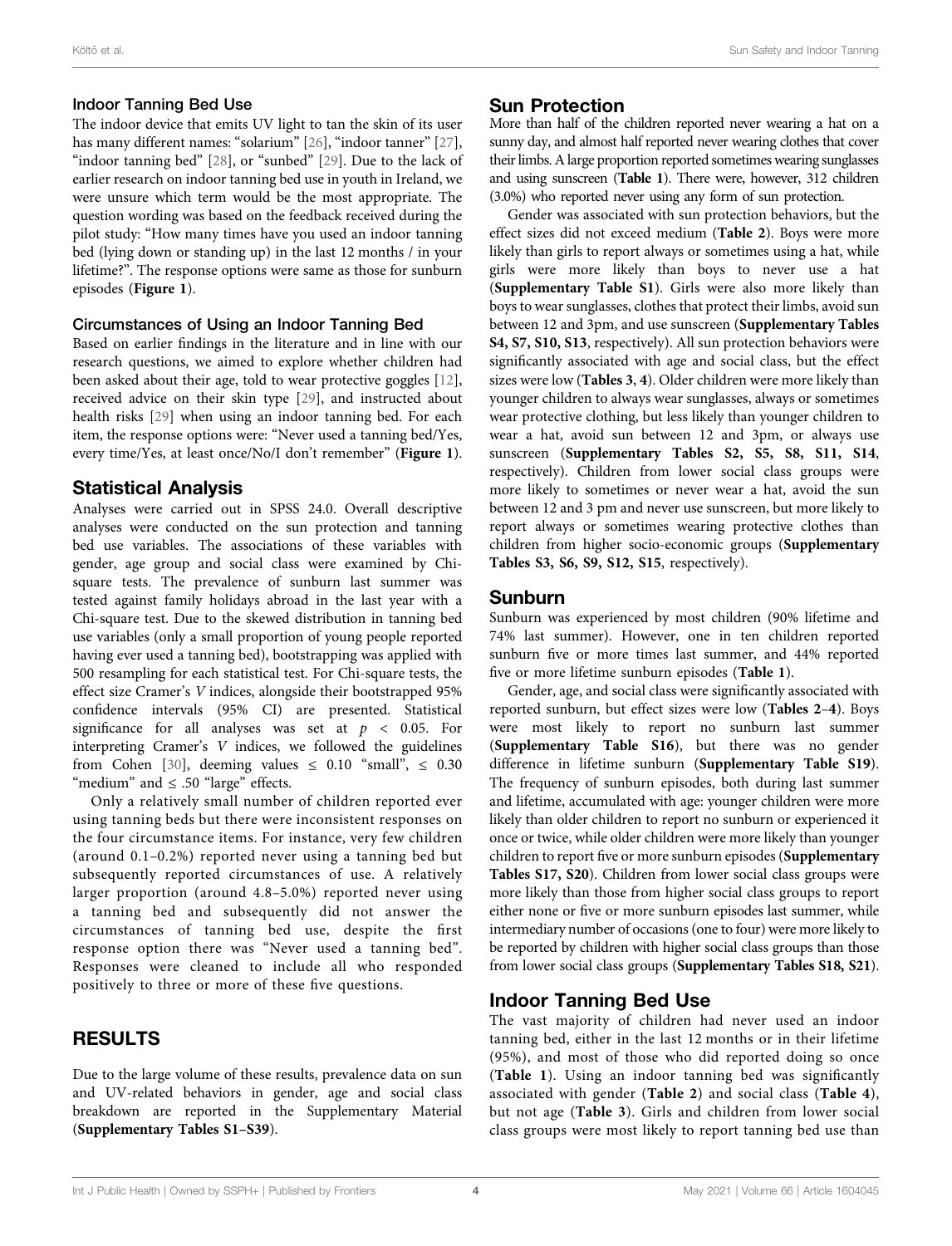<span id="page-5-0"></span>**TABLE 1** | Frequency of Sun protection and UV- related behaviours in the in the 2018 Health Behaviour in School-aged Children study in Ireland ( $n = 10,271$ ).

| Sun protection                             |              |               |               |               |                  |              |                 |                |
|--------------------------------------------|--------------|---------------|---------------|---------------|------------------|--------------|-----------------|----------------|
|                                            |              | Always        |               |               | <b>Sometimes</b> |              | <b>Never</b>    | <b>Missing</b> |
| Wearing a hat on a sunny day               |              | 4.0% (410)    |               | 42.2% (4,331) |                  | 51.5% (5291) |                 | 2.3% (239)     |
| Wearing sunglasses on a sunny day          |              |               | 14.6% (1496)  |               | 56.8% (5836)     | 26.9% (2762) |                 | 1.7% (177)     |
| Wearing clothes that cover arms and legs   |              |               | 6.0% (620)    |               | 42.9% (4,404)    | 49.1% (5048) |                 | 1.9% (199)     |
| Avoiding the sun between 12 and 3pm        |              | $3.3\%$ (338) |               | 28.6% (2935)  |                  | 66.1% (6785) |                 | $2.1\%$ (213)  |
| Using sunscreen                            |              | 30.7% (3150)  |               |               | 51.1% (5248)     |              | 17.3% (1781)    | $0.9\%$ (92)   |
| <b>Sunburn</b>                             |              |               |               |               |                  |              |                 |                |
|                                            | <b>Never</b> | 1 time        |               |               | 2 times          | 3-4 times    | 5 times or more | <b>Missing</b> |
| Getting sunburnt last summer               | 26.0% (2666) | 25.3% (2594)  |               |               | 21.9% (2249)     | 15.1% (1553) | 9.7% (997)      | $2.1\%$ (212)  |
| Getting sunburnt lifetime                  | 11.5% (1177) | 10.1% (1042)  |               |               | 11.3% (1156)     | 20.1% (2061) | 44.4% (4,556)   | 2.7% (279)     |
| Using an indoor tanning bed                |              |               |               |               |                  |              |                 |                |
|                                            |              | <b>Never</b>  | 1 time        |               | 2 times          | 3-4 times    | 5 times or more | <b>Missing</b> |
| Using an indoor tanning bed last 12 months |              | 95.0% (9753)  | 1.1% (108)    |               | $0.5\%$ (51)     | $0.4\%$ (36) | $0.7\%$ (70)    | $2.5\%$ (253)  |
| Using an indoor tanning bed lifetime       |              | 94.9% (9747)  | $1.1\%$ (111) |               | $0.5\%$ (49)     | $0.6\%$ (66) | 1.0% (104)      | 1.9% (194)     |
| Circumstances of using an indoor tanning   |              |               |               |               |                  |              |                 |                |

bed<sup>a</sup>

|                                       | Never used a tanning bed b | Yes, every time | Yes, at least once | No          | Don't remember | Missing     |
|---------------------------------------|----------------------------|-----------------|--------------------|-------------|----------------|-------------|
| Asked about age                       | $\overline{\phantom{a}}$   | 13.8% (40)      | 23.9% (69)         | 35.3% (102) | 23.9% (69)     | $3.1\%$ (9) |
| Being told to wear protective goggles | $\overline{\phantom{a}}$   | 30.1% (87)      | 14.2% (41)         | 37.0% (107) | 16.3% (47)     | $2.4\%$ (7) |
| Being given advice on skin type       | $\overline{\phantom{a}}$   | 20.1% (58)      | 19.0% (55)         | 41.2% (119) | 19.0% (55)     | $0.7\%$ (2) |
| Told about health risks               | $\overline{\phantom{a}}$   | 24.2% (70)      | 16.6% (48)         | 40.5% (117) | 17.6% (51)     | 1.0% (3)    |

<sup>a</sup>Cleaned for a combination of 3, 4, or 5 positive responses of using an indoor tanning bed lifetime and circumstances of using a tanning bed (n = 289).<br><sup>b</sup>These reparting 'Never used a tanning bed' on these items were ex

 $<sup>b</sup>$ Those reporting 'Never used a tanning bed' on these items were excluded from the analysis.</sup>

<span id="page-5-1"></span>TABLE 2 | Sun protection and UV- related behaviours across genders in the 2018 Health Behaviour in School-aged Children study in Ireland.

|                                                             | $\chi^2$   | р       | v     | 95% CI          |
|-------------------------------------------------------------|------------|---------|-------|-----------------|
| Sun protection                                              | $(df = 2)$ |         |       |                 |
| Wearing a hat on a sunny day $(n = 10,032)$                 | 68.95      | < 0.001 | 0.083 | $0.065 - 0.104$ |
| Wearing sunglasses on a sunny day $(n = 10,094)$            | 824.45     | < 0.001 | 0.286 | $0.267 - 0.303$ |
| Wearing clothes that cover arms and legs ( $n = 10,072$ )   | 12.67      | 0.002   | 0.035 | $0.019 - 0.056$ |
| Avoiding the sun between 12 and 3pm $(n = 10,058)$          | 98.02      | < 0.001 | 0.099 | $0.080 - 0.117$ |
| Using sunscreen ( $n = 10,179$ )                            | 360.28     | < 0.001 | 0.188 | $0.169 - 0.207$ |
| <b>Sunburn</b>                                              | $(df = 4)$ |         |       |                 |
| Getting sunburnt last summer ( $n = 10,059$ )               | 44.41      | < 0.001 | 0.066 | $0.049 - 0.089$ |
| Getting sunburnt lifetime ( $n = 9992$ )                    | 9.30       | 0.054   | 0.030 | $0.016 - 0.054$ |
| Using an indoor tanning bed                                 | $(df = 4)$ |         |       |                 |
| Using an indoor tanning bed last 12 months ( $n = 10,018$ ) | 12.61      | 0.013   | 0.035 | $0.021 - 0.056$ |
| Using an indoor tanning bed lifetime ( $n = 10,077$ )       | 11.58      | 0.021   | 0.034 | $0.019 - 0.056$ |
| Circumstances of using an indoor tanning bed <sup>a</sup>   | $(df = 3)$ |         |       |                 |
| Asked about age $(n = 280)$                                 | 2.84       | 0.417   | 0.101 | $0.040 - 0.238$ |
| Being told to wear protective goggles ( $n = 282$ )         | 12.72      | 0.005   | 0.212 | $0.121 - 0.349$ |
| Being given advice on skin type ( $n = 287$ )               | 24.23      | < 0.001 | 0.291 | $0.192 - 0.414$ |
| Told about health risks $(n = 286)$                         | 21.29      | < 0.001 | 0.273 | $0.158 - 0.391$ |

a<br>Cleaned for a combination of 3, 4, or 5 positive responses of using an indoor tanning bed lifetime and circumstances of using a tanning bed.

boys and those from higher social class groups, though the effect sizes were low. Last 12 months and lifetime prevalence data on tanning bed use across genders are reported in [Supplementary Tables S22, S25](#page-9-19); across age groups in S23 and S26; across social classes in S24 and S27, respectively.

### Circumstances of Indoor Tanning Bed Use

Among those who responded that they had used indoor tanning beds, 14% reported always being asked about their age, 20% always received advice on their skin type, 24% were always told about health risks, and 30% were always instructed to wear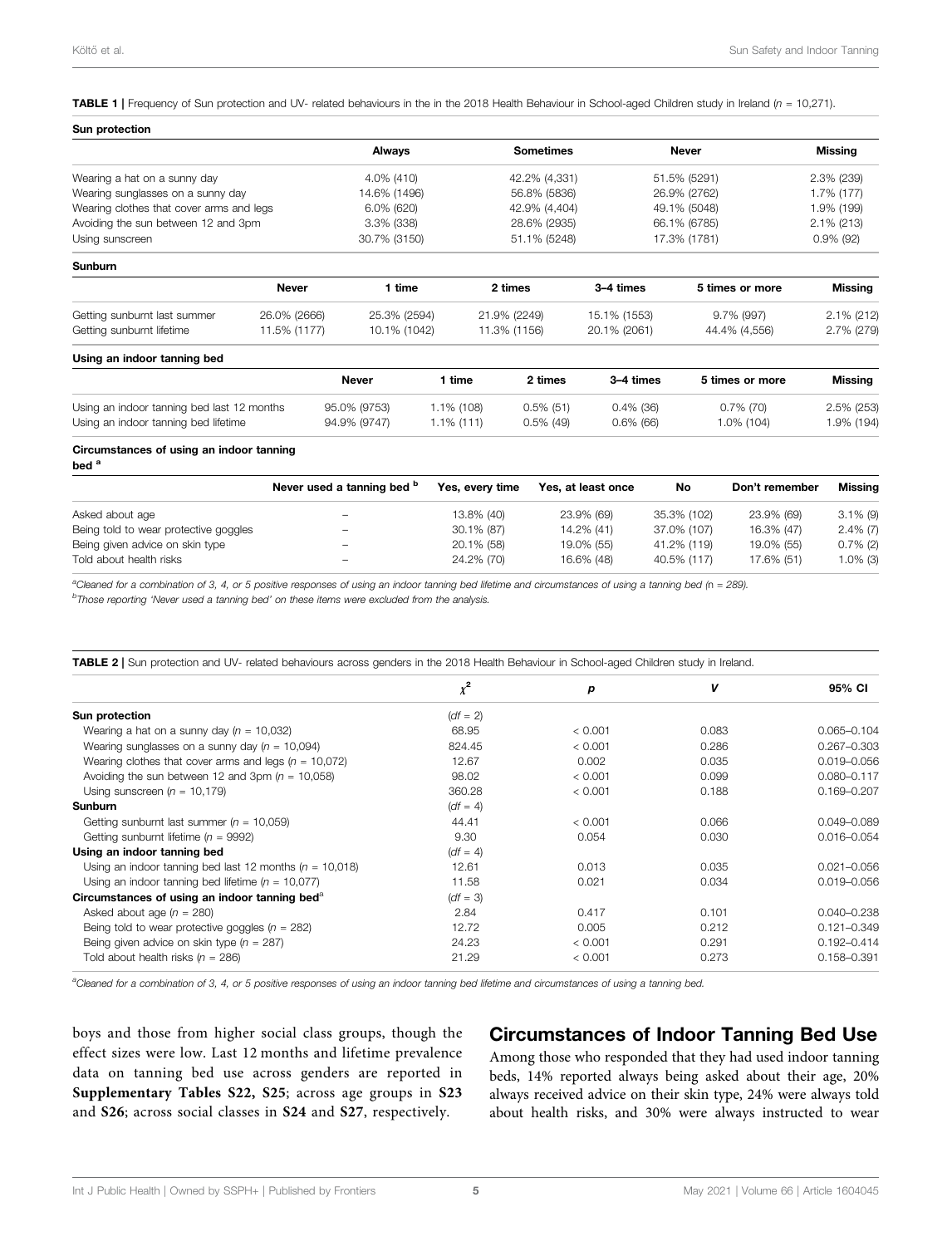<span id="page-6-0"></span>TABLE 3 | Sun protection and UV- related behaviours across age groups in the 2018 Health Behaviour in School-aged Children study in Ireland.

|                                                             | $\chi^2$   | р       | v     | 95% CI          |
|-------------------------------------------------------------|------------|---------|-------|-----------------|
| Sun protection                                              | $(df = 4)$ |         |       |                 |
| Wearing a hat on a sunny day $(n = 10,032)$                 | 259.40     | < 0.001 | 0.114 | $0.101 - 0.128$ |
| Wearing sunglasses on a sunny day ( $n = 10,094$ )          | 15.19      | 0.004   | 0.027 | $0.016 - 0.043$ |
| Wearing clothes that cover arms and legs ( $n = 10,072$ )   | 60.26      | < 0.001 | 0.055 | $0.043 - 0.069$ |
| Avoiding the sun between 12 and 3pm $(n = 10,058)$          | 54.83      | < 0.001 | 0.052 | 0.038-0.067     |
| Using sunscreen ( $n = 10,179$ )                            | 351.93     | < 0.001 | 0.131 | $0.119 - 0.147$ |
| <b>Sunburn</b>                                              | $(df = 8)$ |         |       |                 |
| Getting sunburnt last summer ( $n = 10,059$ )               | 110.80     | < 0.001 | 0.074 | $0.062 - 0.090$ |
| Getting sunburnt lifetime ( $n = 9992$ )                    | 221.72     | < 0.001 | 0.105 | $0.093 - 0.121$ |
| Using an indoor tanning bed                                 | $(df = 8)$ |         |       |                 |
| Using an indoor tanning bed last 12 months ( $n = 10,018$ ) | 14.51      | 0.070   | 0.027 | $0.021 - 0.045$ |
| Using an indoor tanning bed lifetime ( $n = 10,077$ )       | 12.06      | 0.149   | 0.024 | $0.019 - 0.043$ |
| Circumstances of using an indoor tanning bed <sup>a</sup>   | $(df = 6)$ |         |       |                 |
| Asked about age $(n = 280)$                                 | 9.62       | 0.142   | 0.131 | $0.100 - 0.237$ |
| Being told to wear protective goggles ( $n = 282$ )         | 5.60       | 0.470   | 0.100 | $0.064 - 0.216$ |
| Being given advice on skin type ( $n = 287$ )               | 16.78      | 0.010   | 0.171 | $0.130 - 0.267$ |
| Told about health risks $(n = 286)$                         | 13.99      | 0.030   | 0.156 | $0.114 - 0.254$ |

a Cleaned for a combination of 3, 4, or 5 positive responses of using an indoor tanning bed lifetime and circumstances of using a tanning bed.

<span id="page-6-1"></span>TABLE 4 | Sun protection and UV-related behaviours across social class groups in the 2018 Health Behaviour in School-aged Children study in Ireland.

|                                                             | $\chi^2$   | р       | v     | 95% CI          |
|-------------------------------------------------------------|------------|---------|-------|-----------------|
| Sun protection                                              | $(df = 4)$ |         |       |                 |
| Wearing a hat on a sunny day ( $n = 10,032$ )               | 15.02      | 0.005   | 0.027 | $0.017 - 0.044$ |
| Wearing sunglasses on a sunny day ( $n = 10,094$ )          | 5.04       | 0.283   | 0.016 | $0.008 - 0.033$ |
| Wearing clothes that cover arms and legs $(n = 10.072)$     | 25.15      | < 0.001 | 0.035 | $0.024 - 0.053$ |
| Avoiding the sun between 12 and 3pm $(n = 10,058)$          | 13.81      | 0.008   | 0.026 | $0.016 - 0.043$ |
| Using sunscreen ( $n = 10,179$ )                            | 54.33      | < 0.001 | 0.052 | 0.036-0.070     |
| Sunburn                                                     | $(df = 8)$ |         |       |                 |
| Getting sunburnt last summer ( $n = 10,059$ )               | 31.71      | < 0.001 | 0.040 | $0.030 - 0.058$ |
| Getting sunburnt lifetime ( $n = 9992$ )                    | 44.55      | < 0.001 | 0.047 | $0.037 - 0.066$ |
| Using an indoor tanning bed                                 | $(df = 8)$ |         |       |                 |
| Using an indoor tanning bed last 12 months ( $n = 10,018$ ) | 31.44      | < 0.001 | 0.040 | $0.031 - 0.059$ |
| Using an indoor tanning bed lifetime ( $n = 10.077$ )       | 31.97      | < 0.001 | 0.040 | $0.031 - 0.059$ |
| Circumstances of using an indoor tanning bed <sup>a</sup>   | $(df = 6)$ |         |       |                 |
| Asked about age $(n = 280)$                                 | 7.38       | 0.287   | 0.115 | $0.090 - 0.223$ |
| Being told to wear protective goggles ( $n = 282$ )         | 8.33       | 0.215   | 0.122 | 0.088-0.238     |
| Being given advice on skin type ( $n = 287$ )               | 3.87       | 0.694   | 0.082 | $0.067 - 0.187$ |
| Told about health risks $(n = 286)$                         | 2.12       | 0.908   | 0.061 | $0.055 - 0.179$ |

a<br>Cleaned for a combination of 3, 4, or 5 positive responses of using an indoor tanning bed lifetime and circumstances of using a tanning bed.

protective goggles. Overall, 35–40% of users reported that the given safety measure was not advised ([Table 1](#page-5-0)).

For some behaviors, significant associations were found with gender and age, but the effect sizes were low ([Tables 2](#page-5-1)–[3](#page-6-0)). Two notable exceptions are the association of gender with getting advice on skin type and being told about health risks, where medium effect sizes were detected. Girls were more likely than boys to report that these safety measures were never advised when they used an indoor tanning bed. The age difference was primarily attributed to younger children being more likely than older children to report that they had not encountered any of the safety measures when they used an indoor tanning bed. Circumstances of tanning bed use were not associated with social class ([Table 4](#page-6-1)). Prevalence data on the circumstances of tanning bed use across genders are reported in [Supplementary Tables](#page-9-19) [S28, S31, S34, S37](#page-9-19); across age groups in S29, S32, S35 and S38; across social class groups in S30, S33, S36 and S39, respectively.

#### Sunburn and Family Holidays Abroad

Reporting having had family holiday(s) abroad was linearly associated with frequency of sunburn:  $\chi^2$  (12) = 24.96, p = 0.015, however the effect was low-sized:  $V = 0.029$  [95% CI = 0.025–0.046]. Those who have not had any holidays abroad were the least likely to report ever being sunburnt; those who had one such holiday were most likely to report one episode of sunburn; those who had two holidays abroad were most likely to report two sunburns; and those who reported more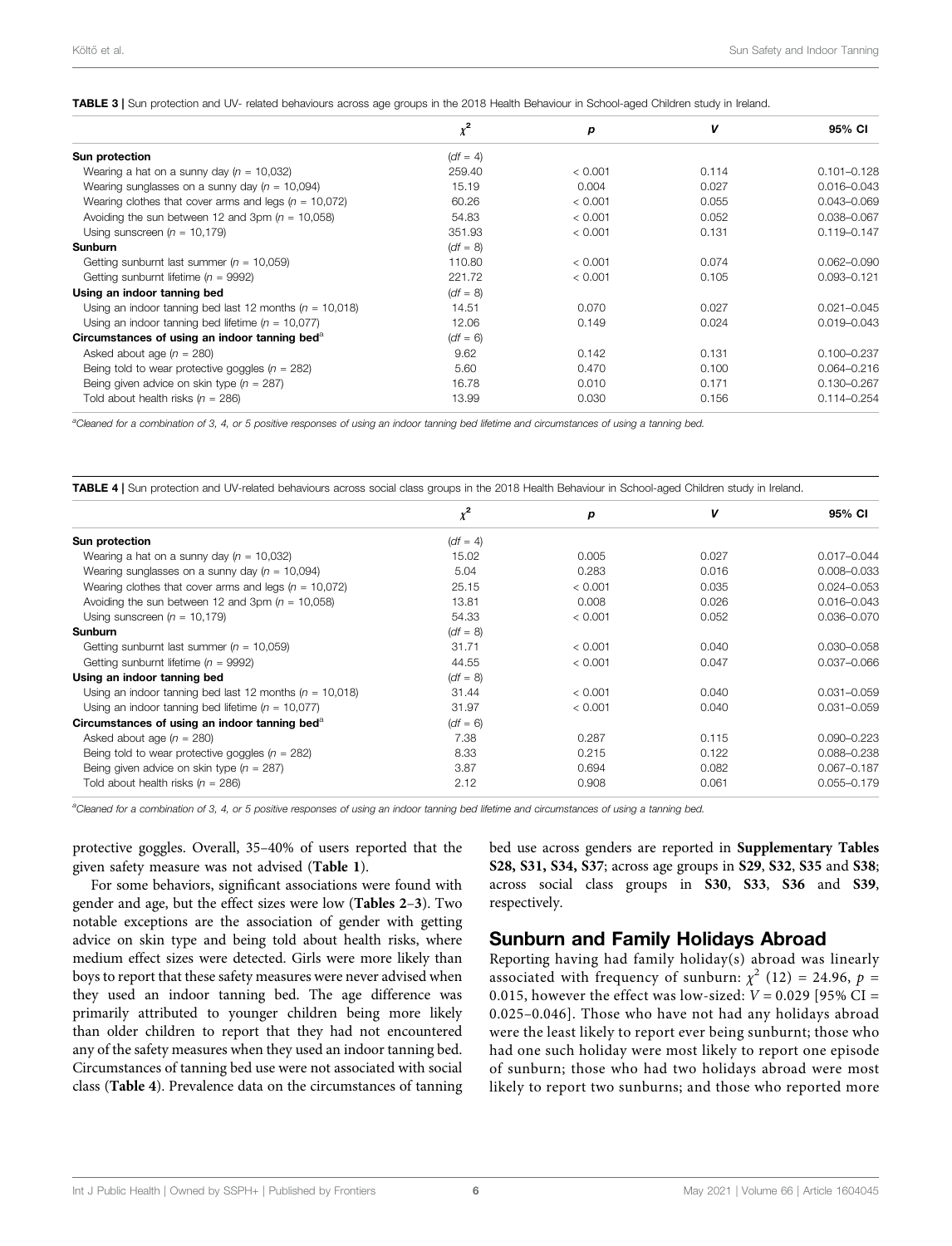<span id="page-7-0"></span>TABLE 5 | Getting sunburnt last summer and having had foreign holiday(s) in the last year in the 2018 Health Behaviour in School-aged Children study in Ireland (n = 9616).

|                            |                 | Getting sunburnt last summer |              |             |             |             |  |  |
|----------------------------|-----------------|------------------------------|--------------|-------------|-------------|-------------|--|--|
|                            |                 | <b>Never</b>                 | ∣ time       | 2 times     | 3–4 times   | 5 times or  |  |  |
|                            |                 |                              |              |             |             | more        |  |  |
| Foreign holidays last year | Not at all      | 23.6% (604)                  | 22.4% (555)  | 20.5% (436) | 22.1% (328) | 22.3% (209) |  |  |
|                            | Once            | 39.4% (1005)                 | 41.9% (1039) | 40.3% (869) | 39.9% (592) | 37.1% (348) |  |  |
|                            | Twice           | 19.2% (490)                  | 20.7% (513)  | 22.2% (478) | 20.5% (305) | 21.5% (201) |  |  |
|                            | More than twice | 17.8% (455)                  | 15.1% (375)  | 17.4% (375) | 17.5% (260) | 19.1% (179) |  |  |

Note. Percentages are displayed for the proportion within the given sunburn frequency.

than two holidays were most likely to report having five or more episodes of sunburn ([Table 5](#page-7-0)).

#### **DISCUSSION**

# Sun- and UV-Related Behaviors Among Schoolchildren in Ireland

This study found that while sunscreen application and wearing sunglasses on a sunny day were common, other sun safety behaviors were less consistently used. Only half of children reported wearing a hat or long-sleeved clothing in the sun. The older the child, the lower was the likelihood of sunscreen use. Girls more frequently reported using sunscreen, but they were also more likely to engage in the use of indoor tanning beds [[11\]](#page-9-9). These baseline patterns are broadly aligned with those from other countries [[6](#page-9-5)–[8,](#page-9-6) [14,](#page-9-12) [15](#page-9-13)]. They can inform assessments of population skin cancer risk posed by the exposure of children in Ireland to UV radiation.

Last year sunburn estimates, at 74%, were similar to recent estimates from Northern Ireland (78%) [\[12](#page-9-10)]. Most adolescents in Ireland have Fitzpatrick skin type I or II (pale skin, blue/green eyes and light hair), indicating a significant population-level genetic predisposition to sunburn and future skin cancer [[31\]](#page-10-11). Only 10% of the Irish sample reported that they had never been sunburnt. Sunburn was reported more frequently among children in high and middle socio-economic groups. This pattern was observed in both last summer and lifetime experience of sunburn. This may be related to a higher likelihood of higher and middle socio-economic groups travelling to sunny destinations during holidays abroad. Since we did not have an item specifying holiday destinations, this cannot be investigated. While our survey did not allow for differentiating between holiday destinations, we observed an association between the number of holidays and episodes of sunburn last summer. An analysis on climate preferences of Irish tourists demonstrated that families with children under 13 years preferred destinations with a high temperature [\[32\]](#page-10-12). This provides some supportive evidence to the hypothesis that family holidays abroad increase the risk of sunburn. Families taking holidays in sunny countries represent a distinct target group. Designing, delivering, and evaluating effective health behavior change interventions with a focus on "sun holiday risk" may be beneficial.

#### Policy Implications

We found that over 90% of the children reported lifetime experience of sunburn (74% last summer). High levels of sunburn reported in childhood presents an ongoing risk for future skin cancer diagnosis at population level and a challenge for intervention [\[16](#page-9-15)].

Sunscreen was the primary method of sun protection among children in Ireland. There is a need to shift the pattern of sun safety behavior from an over-reliance on a single measure like sunscreen to more comprehensive practices employing multiple protection measures, such as wearing a hat, covering arms and legs, avoiding sun during peak UV hours, and wearing sunglasses. It is concerning that 3% of the children applied none of the protective measures. Building a habit of multi-measure sun safety behaviors in childhood can lead to increased protection in adulthood [\[33](#page-10-13)].

Reducing rates of sun overexposure or sunburn were key indicators for measuring progress in other jurisdictions such as in Australian national and regional policy. Successful and sustained implementation of the SunSmart Program contributed to an overall decline in melanoma rates from 1987 to 2017 [[34](#page-10-14), [35](#page-10-15)]. The publication of the recent Irish National Skin Cancer Prevention Plan (2019–2022) [\[5](#page-9-4)] will require monitoring of sunburn rates among children over time to assess the effectiveness of behavior change interventions for young people.

Drawing on a systematic evidence review on interventions to prevent excessive UV exposure [\[36](#page-10-16)], the United States Task Force on Community Preventive Services recommend community interventions with multiple components, including media campaigns directed at individuals and policy to improve environmental protections in the settings where both parents and children live, work/study and play [[37\]](#page-10-17). Educational interventions in primary schools are also valid as an evidencebased intervention to increase children's covering-up behavior, specifically protective clothing and hats [[36](#page-10-16)].

#### Indoor Tanning Beds

A small but remarkable number of children (3%) reported using indoor tanning beds, a device that emits high levels of UV radiation. In July 2009, the WHO classified indoor tanning beds as a highly carcinogenic to humans. A secret shopper exercise found violations of legislation among 40 indoor tanning bed operators in the greater Dublin area. Despite the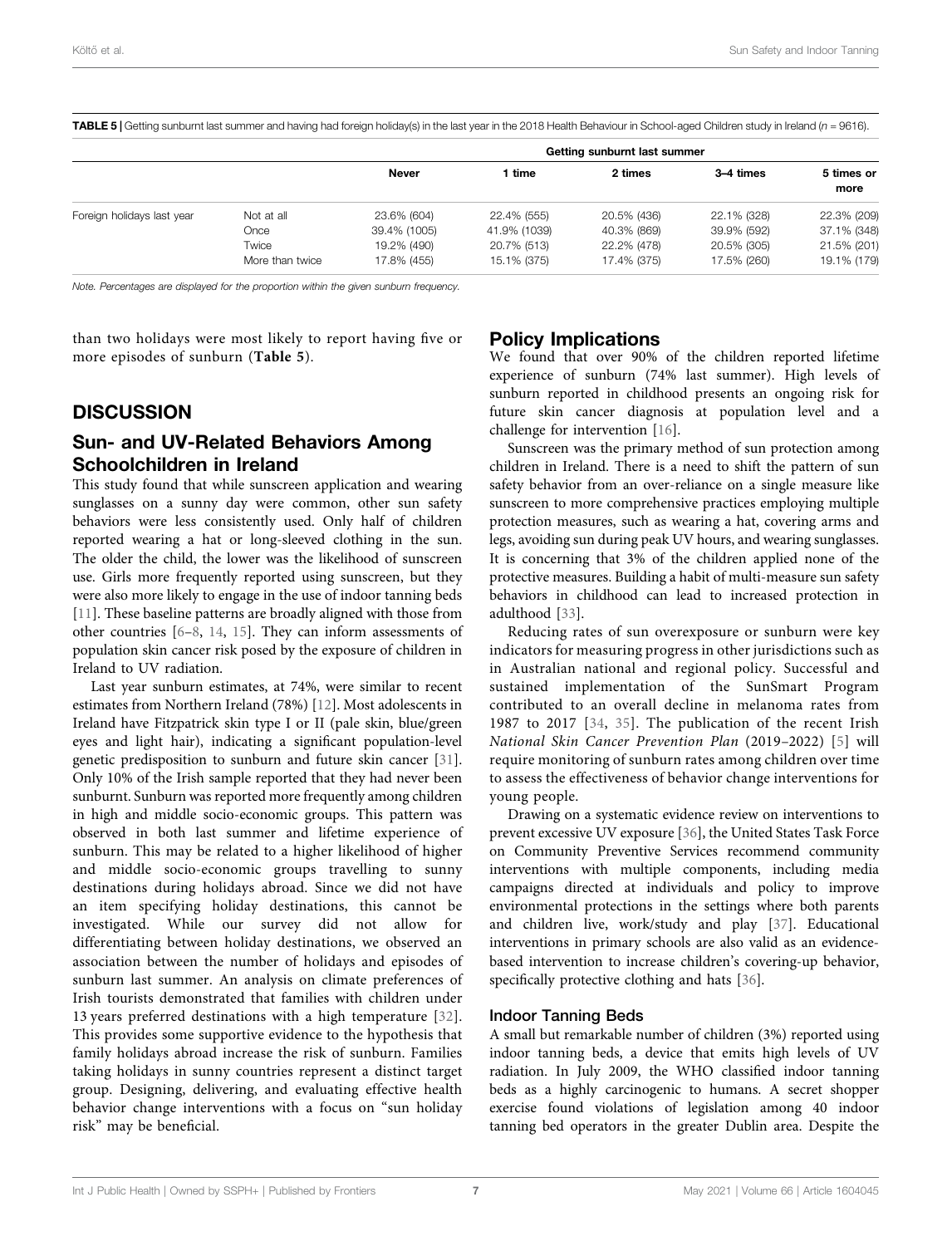prohibition, one third of the operators agreed to a booking with an underage user, even when the user failed to provide state issued identification to verify age [[38\]](#page-10-18). The introduction of additional legislation and regulation banning tanning beds can help to address underage access and prevent skin cancer [[39\]](#page-10-19). Other jurisdictions such as Brazil (2009) and Australia (2016) have passed complete bans on indoor tanning beds [\[40](#page-10-20)].

Girls and children from lower social class groups were most likely to report indoor tanning bed use than their more advantaged peers. Girls were more likely than boys to report that they had not been given advice on their skin type and were not told about health risks. Policy interventions and awareness measures will need to be carefully designed to target these groups. The marketing and promotion techniques for purchasing indoor tanning bed access also need to be monitored and studied to understand the ways in which industry influences tanning desirability among children. Although we found no Irish studies in this area, international evidence shows that the indoor tanning industry employs marketing strategies which downplay health risks, emphasize physical attractiveness and target specific subgroups, including young women [[41](#page-10-21)].

#### Strengths and Limitations

This is the first nationally representative study describing sunburn, sun safety and indoor tanning experiences among school children in Ireland. The data represent baseline estimates to inform implementation and monitoring of Ireland's first National Skin Cancer Prevention Plan 2019–2022 [[5](#page-9-4)]. These data were collected using a rigorous methodology and can pave the way for future cross-national comparisons if other countries collecting HBSC data follow suit. We hope that the items presented here are suitable for different countries and will therefore enable future comparative work.

However, this study has some limitations. We did not collect data on the severity of sunburn, whether children's hats had a wide brim, their attitudes and perceptions around tanning and UV exposure, or whether tanning bed use occurred in a tanning salon or another venue (e.g., in the family home). The distinction between sun safety behaviors when children are on holidays abroad versus in Ireland was not assessed. The sample is limited to those aged 10–17 years. Self- or parent-reported data from younger children are needed to develop a life-course perspective on predictors of future skin cancer rates. We have not assessed whether children applied sunscreen on their whole body or only on their face. No data was collected on the Sun Protection Factor (SPF) of the sunscreen used by the children. It is recommended that young people in Ireland use a sunscreen with SPF 50, in compliance with government recommendations [[5](#page-9-4)]. However, it remains to be explored whether children (especially in younger age groups) understand the concept of SPF. Season and destination of family holidays abroad were not assessed, though families

travelling with children do report holiday preferences for hot destinations [[32](#page-10-12)]. We recognize the limitations of only including three response options and the breadth of the option "sometimes" in the sun protection items.

Finally, care should be taken in the interpretation of the data on indoor tanning bed use due to the low sample sizes and the reported inconsistencies in responses to these questions. We cannot infer the cause of these, nevertheless our pilot study [[20](#page-10-0)] noted a very low number of children who did not understand the concept of indoor tanning beds. It is possible that some children did not respond to the items on circumstances of tanning bed use because they perceived them as redundant.

#### Conclusion

The findings of this study have important implications for public health practice, research, and monitoring. The documented gender age, and social class differences in risk behaviors can help shape the design and targeting of behavior change and regulatory interventions to reduce and prevent UV exposure in young people. There is a need to develop comparable datasets across Europe and monitor sun safety and tanning bed use trends over time. These will inform further policies and help develop targeted interventions combating modifiable risk factors for future skin cancer.

# DATA AVAILABILITY STATEMENT

The datasets analyzed in this study can be accessed in accordance with the HBSC data access policy: [http://www.nuigalway.ie/hbsc/](http://www.nuigalway.ie/hbsc/dataaccess/) [dataaccess/](http://www.nuigalway.ie/hbsc/dataaccess/).

# ETHICS STATEMENT

This study was reviewed and approved by the Research Ethics Committee, National University of Ireland Galway. Informed consent to participate in this study was provided by the participants' legal guardian/next of kin.

# AUTHOR CONTRIBUTIONS

This paper is a product of collaboration between the Institute of Public Health in Ireland (LR and HMcA) and the HBSC Ireland team (AK and SNG). LR and HMcA wrote the first draft of Introduction and Discussion, and they secured funding for the article processing charge. AK and SNG carried out the data collection and the statistical analysis and wrote the first draft of Methods and Results. SNG secured funding for the survey and oversaw and supervised the data analysis and writing process. All authors took part in developing the survey items on sun protection and UVrelated behaviors. All authors have critically revised the manuscript and approved its final version.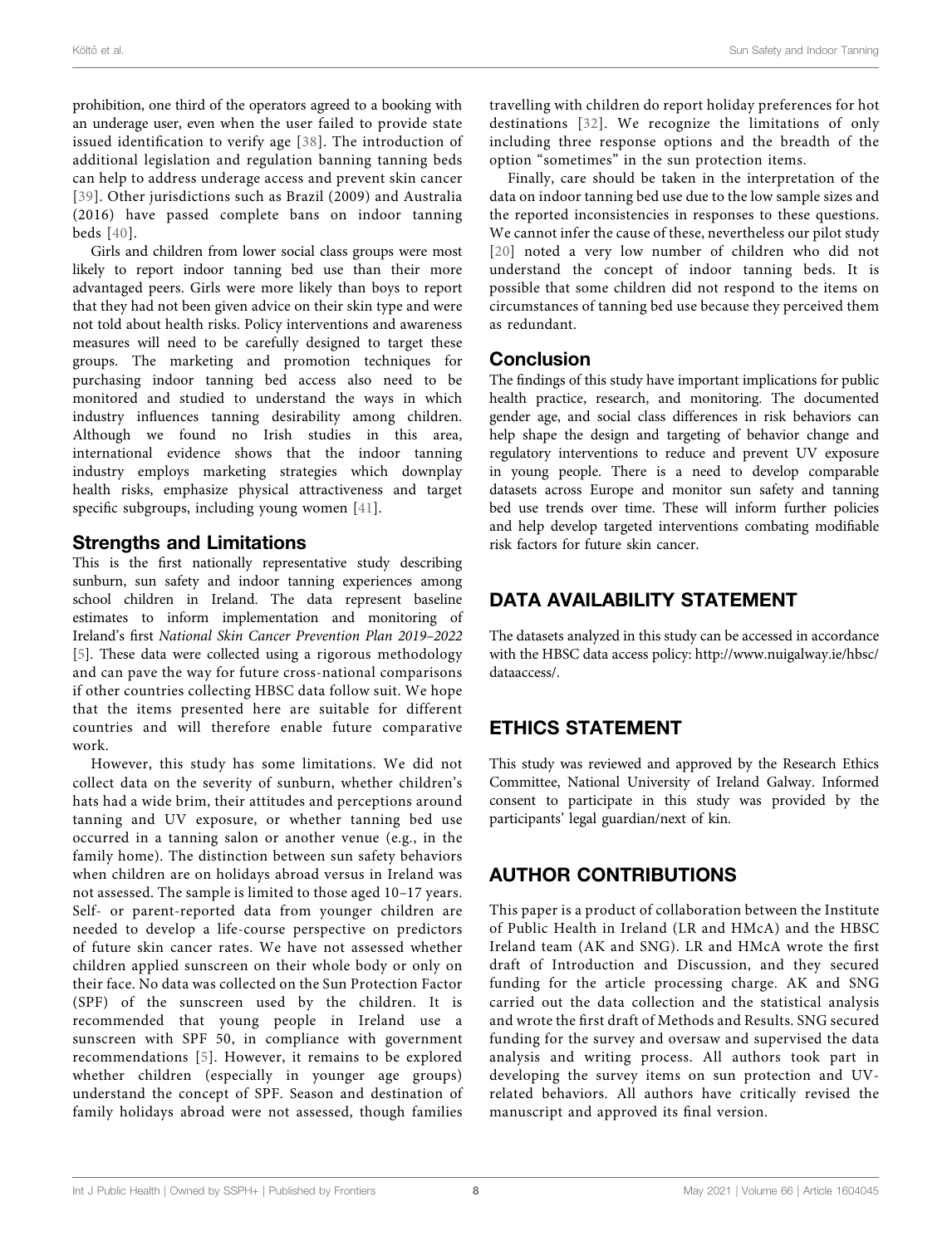#### FUNDING

The survey was funded by the Department of Health, Republic of Ireland.

# CONFLICT OF INTEREST

The authors declare that the research was conducted in the absence of any commercial or financial relationships that could be construed as a potential conflict of interest.

# ACKNOWLEDGMENTS

We thank all the children, parents and schools who facilitated data collection; Mary Scarlett (Public Health Information and Research Branch, Department of Health Northern Ireland), Ciara Reynolds (Institute of Public Health) and colleagues at the National Cancer Control Programme for

# **REFERENCES**

- <span id="page-9-0"></span>1. Green, AC, and Olsen, CM. Cutaneous Squamous Cell Carcinoma: An Epidemiological Review. Br J Dermatol (2017) 177(2):373–81. doi:[10.1111/](https://doi.org/10.1111/bjd.15324) [bjd.15324](https://doi.org/10.1111/bjd.15324)
- <span id="page-9-1"></span>2. Green, AC, Williams, GM, Logan, V, and Strutton, GM. Reduced Melanoma after Regular Sunscreen Use: Randomized Trial Follow-Up. Jco (2011) 29(3): 257–63. doi[:10.1200/jco.2010.28.7078](https://doi.org/10.1200/jco.2010.28.7078)
- <span id="page-9-2"></span>3. NCRI. Cancer trends No. 34–Skin Cancer. Cork, Ireland: National Cancer Registry Ireland (2017) Available from: [https://www.ncri.ie/sites/ncri/](https://www.ncri.ie/sites/ncri/files/pubs/Trends%20report%20skin%20cancer%20final180717.pdf)files/ [pubs/Trends%20report%20skin%20cancer%20](https://www.ncri.ie/sites/ncri/files/pubs/Trends%20report%20skin%20cancer%20final180717.pdf)final180717.pdf (Accessed Jan 21, 2021).
- <span id="page-9-3"></span>4. Rundle, CW, Militello, M, Barber, C, Presley, CL, Rietcheck, HR, and Dellavalle, RP. Epidemiologic Burden of Skin Cancer in the US and Worldwide. Curr Derm Rep (2020) 9(4):309–22. doi:[10.1007/s13671-020-](https://doi.org/10.1007/s13671-020-00311-4) [00311-4](https://doi.org/10.1007/s13671-020-00311-4)
- <span id="page-9-4"></span>5. Healthy Ireland. National Skin Cancer Prevention Plan 2019–2022. Dublin, Ireland: Department of Health (2019) Available from: [https://www.gov.ie/en/](https://www.gov.ie/en/policy-information/ec7c9a-skin-cancer-prevention-plan/) [policy-information/ec7c9a-skin-cancer-prevention-plan/](https://www.gov.ie/en/policy-information/ec7c9a-skin-cancer-prevention-plan/) (Accessed Jan 21, 2021).
- <span id="page-9-5"></span>6. Coogan, PF, Geller, A, Adams, M, Benjes, LS, and Koh, HK. Sun Protection Practices in Preadolescents and Adolescents: a School-Based Survey of Almost 25,000 Connecticut Schoolchildren. J Am Acad Dermatol (2001) 44(3):512–9. doi[:10.1067/mjd.2001.111621](https://doi.org/10.1067/mjd.2001.111621)
- <span id="page-9-14"></span>7. Hansen, MR, and Bentzen, J. High-risk Sun-Tanning Behaviour: A Quantitative Study in Denmark, 2008-2011. Public Health (2014) 128(9): 777–83. doi[:10.1016/j.puhe.2014.07.002](https://doi.org/10.1016/j.puhe.2014.07.002)
- <span id="page-9-6"></span>8. Kyle, RG, Macmillan, I, Forbat, L, Neal, RD, O'Carroll, RE, Haw, S, et al. Scottish Adolescents' Sun-Related Behaviours, Tanning Attitudes and Associations with Skin Cancer Awareness: A Cross-Sectional Study. BMJ Open (2014) 4(5):e005137. doi:[10.1136/bmjopen-2014-005137](https://doi.org/10.1136/bmjopen-2014-005137)
- <span id="page-9-7"></span>9. Diffey, BL, Gibson, CJ, Haylock, R, and McKinlay, AF. Outdoor Ultraviolet Exposure of Children and Adolescents. Br J Dermatol (1996) 134(6):1030–4. doi[:10.1111/j.1365-2133.1996.tb07937.x](https://doi.org/10.1111/j.1365-2133.1996.tb07937.x)
- <span id="page-9-8"></span>10. De Vries, H, Willems, K, Mesters, I, and Reubsaet, A. Skin Cancer Prevention Behaviours during Summer Holidays in 14 and 18-Year-Old Belgian Adolescents. Eur J Cancer Prev (2006) 15(5):431–8. doi[:10.1097/00008469-](https://doi.org/10.1097/00008469-200610000-00008) [200610000-00008](https://doi.org/10.1097/00008469-200610000-00008)

their support; and our HBSC Ireland study colleagues who assisted with sampling, data collection and preparation of the dataset. HBSC is an international study carried out in collaboration with the WHO Regional Office for Europe. The international coordinator for the 2017/2018 study was Joanna Inchley, University of Glasgow. The Data Bank Manager was Oddrun Samdal, University of Bergen. In Ireland, the study has been carried out since 1998 by HBSC Ireland at the National University of Ireland Galway, commissioned by the Department of Health (Republic of Ireland). For details of the international study, see [http://www.hbsc.org](http://www.hbsc.org/). For details of HBSC Ireland, see<http://www.nuigalway.ie/hbsc/>.

#### <span id="page-9-19"></span>SUPPLEMENTARY MATERIAL

The Supplementary Material for this article can be found online at: [https://www.ssph-journal.org/articles/10.3389/ijph.2021.1604045/](https://www.ssph-journal.org/articles/10.3389/ijph.2021.1604045/full#supplementary-material) [full#supplementary-material](https://www.ssph-journal.org/articles/10.3389/ijph.2021.1604045/full#supplementary-material)

- <span id="page-9-9"></span>11. Thomson, CS, Woolnough, S, Wickenden, M, Hiom, S, and Twelves, CJ. Sunbed Use in Children Aged 11-17 in England: Face to Face Quota Sampling Surveys in the National Prevalence Study and Six Cities Study. BMJ (2010) 340: c877. doi:[10.1136/bmj.c877](https://doi.org/10.1136/bmj.c877)
- <span id="page-9-10"></span>12. NISRA. Young Persons' Behaviour and Attitudes Survey: Key Findings 2019- 2020. Belfast, UK: Northern Ireland Statistics and Research Agency (2019) Available at: [https://www.nisra.gov.uk/sites/nisra.gov.uk/](https://www.nisra.gov.uk/sites/nisra.gov.uk/files/publications/YPBAS%202019%20Key%20Findings.pdf)files/publications/ [YPBAS%202019%20Key%20Findings.pdf](https://www.nisra.gov.uk/sites/nisra.gov.uk/files/publications/YPBAS%202019%20Key%20Findings.pdf) (Accessed Oct 5, 2020).
- <span id="page-9-11"></span>13. Dobbinson, S, Wakefield, M, Hill, D, Girgis, A, Aitken, JF, Beckmann, K, et al. Prevalence and Determinants of Australian Adolescents' and Adults' Weekend Sun Protection and Sunburn, Summer 2003-2004. J Am Acad Dermatol (2008) 59(4):602–14. doi[:10.1016/j.jaad.2008.06.011](https://doi.org/10.1016/j.jaad.2008.06.011)
- <span id="page-9-12"></span>14. Livingston, PM, White, V, Hayman, J, and Dobbinson, S. Sun Exposure and Sun Protection Behaviours Among Australian Adolescents: Trends over Time. Prev Med (2003) 37(6 Pt 1):577–84. doi:[10.1016/j.ypmed.2003.](https://doi.org/10.1016/j.ypmed.2003.09.004) [09.004](https://doi.org/10.1016/j.ypmed.2003.09.004)
- <span id="page-9-13"></span>15. Richards, R, McGee, R, and Knight, RG. Sunburn and Sun Protection Among New Zealand Adolescents over a Summer Weekend. Aust N Z J Public Health (2001) 25(4):352–4. doi:[10.1111/j.1467-842x.2001.tb00593.x](https://doi.org/10.1111/j.1467-842x.2001.tb00593.x)
- <span id="page-9-15"></span>16. Bauer, J, Büttner, P, Wiecker, TS, Luther, H, and Garbe, C. Risk Factors of Incident Melanocytic Nevi: A Longitudinal Study in a Cohort of 1,232 Young German Children. Int J Cancer (2005) 115(1):121–6. doi:[10.1002/](https://doi.org/10.1002/ijc.20812) [ijc.20812](https://doi.org/10.1002/ijc.20812)
- <span id="page-9-16"></span>17. Inchley, J, Currie, D, Budisavljevic, S, Torsheim, T, Jåstad, A, Cosma, A, et al. Spotlight on Adolescent Health and Well-Being. Findings from the 2017/2018 Health Behaviour in School-Aged Children (HBSC) Survey in Europe and Canada International Report. Volume 1. Key Findings. Copenhagen, Denmark: WHO Regional Office for Europe (2020) Available at: [https://apps.who.int/](https://apps.who.int/iris/bitstream/handle/10665/332091/9789289055000-eng.pdf) [iris/bitstream/handle/10665/332091/9789289055000-eng.pdf](https://apps.who.int/iris/bitstream/handle/10665/332091/9789289055000-eng.pdf) (Accessed Jun 24, 2020).
- <span id="page-9-17"></span>18. Inchley, J, Currie, D, Cosma, A, and Samdal, O. Health Behaviour in School-Aged Children (HBSC) Study Protocol: Background, Methodology and Mandatory Items for the 2017/18 Survey Children and Adolescent Health Research Unit (CAHRU). St Andrews, Scotland: University of St Andews (2018) Available at:<http://www.hbsc.org/methods/> (Accessed October 5, 2020).
- <span id="page-9-18"></span>19. Költő, A, Gavin, A, Molcho, M, Kelly, C, Walker, L, and Nic Gabhainn, S. The Irish Health Behaviour in School-Aged Children (HBSC) Study 2018. Dublin and Galway, Ireland: The Department of Health and Health Promotion